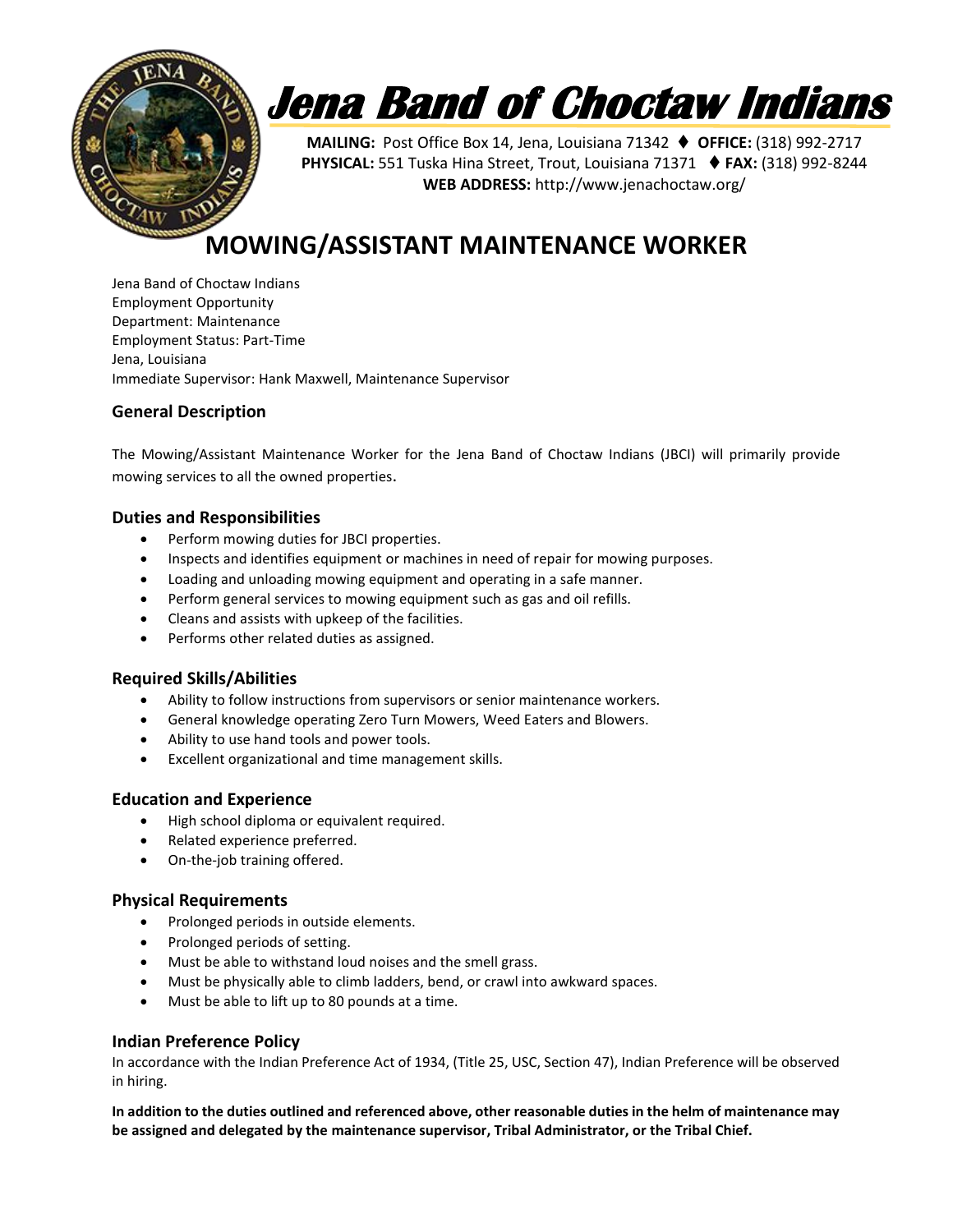

## **JENA BAND OF CHOCTAW INDIANS**

P.O. Box 14, Jena, Louisiana 71342 ♦ 551 Tuska Hina Street, Trout, Louisiana 71371 **PHONE:** (318) 992-2717 **FAX:** (318) 992-8244 WEB: http://www.jenachoctaw.org

# **E M P L O Y M E N T A P P L I C A T I O N**

| Today's Date                                                           |  |  |  |
|------------------------------------------------------------------------|--|--|--|
|                                                                        |  |  |  |
|                                                                        |  |  |  |
| Apartment/Unit #                                                       |  |  |  |
| ZIP                                                                    |  |  |  |
| <b>Email Address</b>                                                   |  |  |  |
|                                                                        |  |  |  |
| State Issued                                                           |  |  |  |
| $\Box$ YES $\Box$ NO<br>If NO, are you authorized to work in the U.S.? |  |  |  |
| If so, When?                                                           |  |  |  |
| If yes, explain?                                                       |  |  |  |
|                                                                        |  |  |  |

| <b>EDUCATION:</b>  |     |                                        |         |  |  |  |  |  |
|--------------------|-----|----------------------------------------|---------|--|--|--|--|--|
| <b>HIGH SCHOOL</b> |     |                                        | Address |  |  |  |  |  |
| FROM:              | TO: | DID YOU GRADUATE: [ YES I NO           | Degree  |  |  |  |  |  |
| <b>COLLEGE</b>     |     |                                        | Address |  |  |  |  |  |
| FROM:              | TO: | DID YOU GRADUATE: $\Box$ YES $\Box$ NO | Degree  |  |  |  |  |  |
| <b>OTHER</b>       |     |                                        | Address |  |  |  |  |  |
| FROM:              | TO: | DID YOU GRADUATE: □ YES □ NO           | Degree  |  |  |  |  |  |

| REFERENCES: PLEASE LIST THREE PROFESSIONAL REFERENCES |                     |                      |  |  |  |  |
|-------------------------------------------------------|---------------------|----------------------|--|--|--|--|
|                                                       | <b>Full Name</b>    | Relationship         |  |  |  |  |
| $\mathbf{1}$                                          | <b>Company Name</b> | Phone                |  |  |  |  |
|                                                       | Address             | <b>Email Address</b> |  |  |  |  |
| $\overline{2}$                                        | <b>Full Name</b>    | Relationship         |  |  |  |  |
|                                                       | <b>Company Name</b> | Phone                |  |  |  |  |
|                                                       | Address             | <b>Email Address</b> |  |  |  |  |
| 3                                                     | <b>Full Name</b>    | Relationship         |  |  |  |  |
|                                                       | <b>Company Name</b> | Phone                |  |  |  |  |
|                                                       | Address             | <b>Email Address</b> |  |  |  |  |